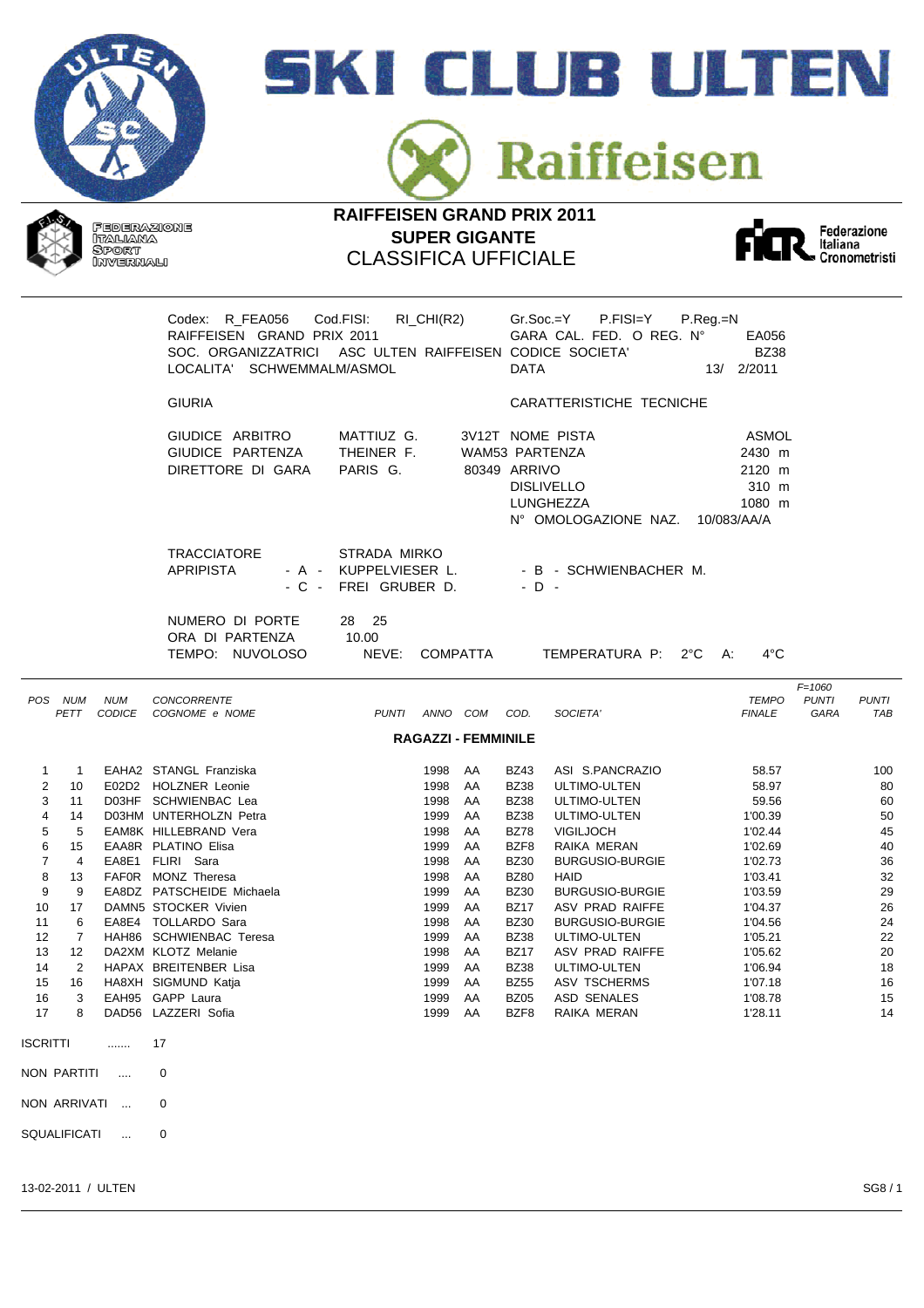|     |            |            |                       |              |      |     |      |          |               | F=1060       |              |
|-----|------------|------------|-----------------------|--------------|------|-----|------|----------|---------------|--------------|--------------|
| POS | <b>NUM</b> | <b>NUM</b> | CONCORRENTE           |              |      |     |      |          | <b>TEMPO</b>  | <b>PUNTI</b> | <b>PUNTI</b> |
|     | PETT       |            | CODICE COGNOME e NOME | <b>PUNTI</b> | ANNO | COM | COD. | SOCIETA' | <b>FINALE</b> | GARA         | <b>TAB</b>   |

*F=1060<br>TEMPO PUNTI<br>FINALE GARA* 

ESPOSTA ORE: 11.35 LA GIURIA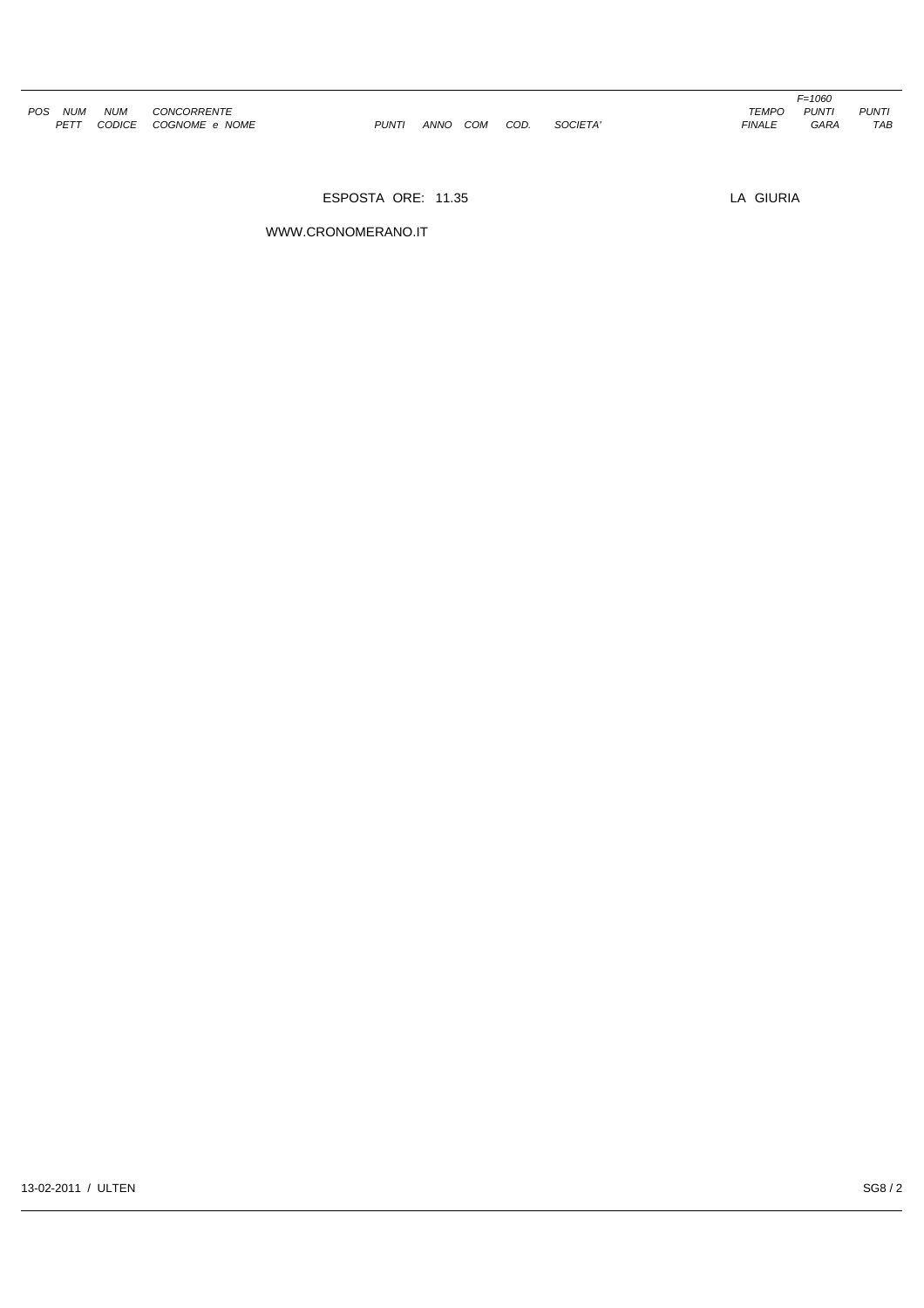



Raiffeisen





|                |                 |                    | Codex: R_MEA056<br>RAIFFEISEN GRAND PRIX 2011<br>SOC. ORGANIZZATRICI ASC ULTEN RAIFFEISEN CODICE SOCIETA'<br>LOCALITA' SCHWEMMALM/ASMOL | Cod.FISI:                                         | RI_CHI(R2) |                           | <b>DATA</b>                    | P.FISI=Y<br>Gr.Soc.=Y<br>GARA CAL. FED. O REG. Nº                          | P.Reg.=N | EA056<br><b>BZ38</b><br>13/ 2/2011                                 |                                    |                            |
|----------------|-----------------|--------------------|-----------------------------------------------------------------------------------------------------------------------------------------|---------------------------------------------------|------------|---------------------------|--------------------------------|----------------------------------------------------------------------------|----------|--------------------------------------------------------------------|------------------------------------|----------------------------|
|                |                 |                    | <b>GIURIA</b>                                                                                                                           |                                                   |            |                           |                                | CARATTERISTICHE TECNICHE                                                   |          |                                                                    |                                    |                            |
|                |                 |                    | GIUDICE ARBITRO<br>GIUDICE PARTENZA<br>DIRETTORE DI GARA                                                                                | MATTIUZ G.<br>THEINER F.<br>PARIS G.              |            |                           | WAM53 PARTENZA<br>80349 ARRIVO | 3V12T NOME PISTA<br><b>DISLIVELLO</b><br>LUNGHEZZA<br>N° OMOLOGAZIONE NAZ. |          | <b>ASMOL</b><br>2430 m<br>2120 m<br>310 m<br>1080 m<br>10/083/AA/A |                                    |                            |
|                |                 |                    | <b>TRACCIATORE</b><br><b>APRIPISTA</b><br>- A -<br>- C -                                                                                | STRADA MIRKO<br>KUPPELVIESER L.<br>FREI GRUBER D. |            |                           | $-D -$                         | - B - SCHWIENBACHER M.                                                     |          |                                                                    |                                    |                            |
|                |                 |                    | NUMERO DI PORTE<br>ORA DI PARTENZA<br>TEMPO: NUVOLOSO                                                                                   | 28 25<br>10.00<br>NEVE:                           |            | COMPATTA                  |                                | TEMPERATURA P: 2°C                                                         |          | $4^{\circ}$ C<br>A:                                                |                                    |                            |
|                | POS NUM<br>PETT | <b>NUM</b>         | CONCORRENTE<br>CODICE COGNOME e NOME                                                                                                    |                                                   |            | PUNTI ANNO COM COD.       |                                | SOCIETA'                                                                   |          | <b>TEMPO</b><br><b>FINALE</b>                                      | $F = 1060$<br><b>PUNTI</b><br>GARA | <b>PUNTI</b><br><b>TAB</b> |
|                |                 |                    |                                                                                                                                         |                                                   |            | <b>RAGAZZI - MASCHILE</b> |                                |                                                                            |          |                                                                    |                                    |                            |
| 1              | 24              |                    | FA301 KIEM Lukas                                                                                                                        |                                                   | 1999       | AA                        | <b>BZJJ</b>                    | TRAININGSZENTRU                                                            |          | 58.60                                                              |                                    | 100                        |
| 2              | 26              |                    | CAPZH KOENIGSRAI Christian                                                                                                              |                                                   | 1998       | AA                        | <b>BZ72</b>                    | <b>ASC PASSEIER</b>                                                        |          | 58.73                                                              |                                    | 80                         |
| 3              | 28              |                    | E02D4 SCHWIENBAC Simon                                                                                                                  |                                                   | 1998       | AA                        | <b>BZ38</b>                    | ULTIMO-ULTEN                                                               |          | 58.95                                                              |                                    | 60                         |
| 4              | 43              |                    | FAH9D BERGER Martin                                                                                                                     |                                                   | 1998       | AA                        | <b>BZ78</b>                    | <b>VIGILJOCH</b>                                                           |          | 59.49                                                              |                                    | 50                         |
| 5              | 19              |                    | D03ME FREI Christian                                                                                                                    |                                                   | 1998       | AA                        | <b>BZ43</b>                    | ASI S.PANCRAZIO                                                            |          | 59.79                                                              |                                    | 45                         |
| 6              | 18              |                    | DADAP STAFFLER Juri                                                                                                                     |                                                   | 1999       | AA                        | BZF8                           | RAIKA MERAN                                                                |          | 1'00.06                                                            |                                    | 40                         |
| $\overline{7}$ | 27              |                    | FA0D0 STARK Alexander                                                                                                                   |                                                   | 1998       | AA                        | <b>BZJJ</b>                    | TRAININGSZENTRU                                                            |          | 1'00.14                                                            |                                    | 36                         |
| 8              | 31              |                    | DAJYC TENDI CAPO Alessandro                                                                                                             |                                                   | 1998       | AA                        | <b>BZ17</b>                    | ASV PRAD RAIFFE                                                            |          | 1'00.78                                                            |                                    | 32                         |
| 9              | 20              |                    | EA012 PRANTL Manuel                                                                                                                     |                                                   | 1999       | AA                        | <b>BZJJ</b>                    | TRAININGSZENTRU                                                            |          | 1'00.88                                                            |                                    | 29                         |
| 10             | 25              |                    | FA54H STARK Olaf                                                                                                                        |                                                   | 1999       | AA                        | <b>BZ17</b>                    | ASV PRAD RAIFFE                                                            |          | 1'01.04                                                            |                                    | 26                         |
| 11             | 23              |                    | FAEA8 LOCHMANN Simon                                                                                                                    |                                                   | 1999       | AA                        | <b>BZ78</b>                    | <b>VIGILJOCH</b>                                                           |          | 1'01.71                                                            |                                    | 24                         |
| 12             | 21              |                    | C04C7 D'ANGELO Samuel                                                                                                                   |                                                   | 1998       | AA                        | <b>BZ29</b>                    | <b>RESCHEN</b>                                                             |          | 1'02.30                                                            |                                    | 22                         |
| 13             | 38              |                    | FAP6Y STRIMMER Julian                                                                                                                   |                                                   | 1998       | AA                        | <b>BZ17</b>                    | ASV PRAD RAIFFE                                                            |          | 1'02.42                                                            |                                    | 20                         |
| 14             | 36              |                    | DAMN1 MARSEILER Johannes                                                                                                                |                                                   | 1999       | AA                        | <b>BZ17</b>                    | <b>ASV PRAD RAIFFE</b>                                                     |          | 1'02.99                                                            |                                    | 18                         |
| 15             | 37              |                    | FA9HM DONA' Fabian                                                                                                                      |                                                   | 1998       | AA                        | <b>BZJD</b>                    | RIFFIAN KUENS                                                              |          | 1'03.56                                                            |                                    | 16                         |
| 16             | 32              |                    | CA960 THEINER Marc                                                                                                                      |                                                   | 1998       | AA                        | <b>BZJJ</b>                    | TRAININGSZENTRU                                                            |          | 1'03.83                                                            |                                    | 15                         |
| 17             | 34              |                    | DADAM CAREGNATO Marco                                                                                                                   |                                                   | 1999       | AA                        | BZF8                           | RAIKA MERAN                                                                |          | 1'04.43                                                            |                                    | 14                         |
|                | 30              |                    | FA9HX SCHWABL Stefan                                                                                                                    |                                                   | 1999       | AA                        | <b>BZJD</b>                    | RIFFIAN KUENS                                                              |          | 1'04.70                                                            |                                    | 13                         |
| 18<br>19       | 41              |                    | EAM8F RAICH David                                                                                                                       |                                                   | 1999       | AA                        | <b>BZ78</b>                    | <b>VIGILJOCH</b>                                                           |          | 1'04.92                                                            |                                    | 12                         |
| 20             | 42              |                    | EAM8P MARGESIN Niklas                                                                                                                   |                                                   | 1998       | AA                        | <b>BZ78</b>                    | <b>VIGILJOCH</b>                                                           |          | 1'05.30                                                            |                                    | 11                         |
| 21             | 44              |                    | FA9J0 OBERTEGGER Lukas                                                                                                                  |                                                   | 1999       | AA                        | <b>BZJD</b>                    | RIFFIAN KUENS                                                              |          | 1'06.31                                                            |                                    | 10                         |
| 22             |                 |                    | DAMDM ZISCHG Martin                                                                                                                     |                                                   | 1998       | AA                        | BZG8                           |                                                                            |          |                                                                    |                                    | 9                          |
|                | 52<br>40        |                    |                                                                                                                                         |                                                   |            |                           |                                | ASC ORTLER<br>RIFFIAN KUENS                                                |          | 1'06.43                                                            |                                    |                            |
| 23             |                 |                    | LATTK NERVO Nicolas                                                                                                                     |                                                   | 1999       | AA                        | <b>BZJD</b>                    |                                                                            |          | 1'07.33                                                            |                                    | 8                          |
| 24             | 39              |                    | FA9HR PINEIDER Hannes                                                                                                                   |                                                   | 1999       | AA                        | <b>BZJD</b>                    | RIFFIAN KUENS                                                              |          | 1'07.87                                                            |                                    | 7                          |
| 25             | 46              |                    | DAW26 KOFLER Achim                                                                                                                      |                                                   | 1998       | AA                        | <b>BZ72</b>                    | ASC PASSEIER                                                               |          | 1'08.40                                                            |                                    | 6                          |
| 26             | 33              |                    | DA2XW KAHLERT Leonard                                                                                                                   |                                                   | 1999       | AA                        | <b>BZ17</b>                    | ASV PRAD RAIFFE                                                            |          | 1'08.75                                                            |                                    | 5                          |
| 27             | 50              |                    | HA8XK FREI Felix                                                                                                                        |                                                   | 1999       | AA                        | <b>BZ55</b>                    | ASV TSCHERMS                                                               |          | 1'09.18                                                            |                                    | 4                          |
|                |                 | 13-02-2011 / ULTEN |                                                                                                                                         |                                                   |            |                           |                                |                                                                            |          |                                                                    |                                    | SG8/1                      |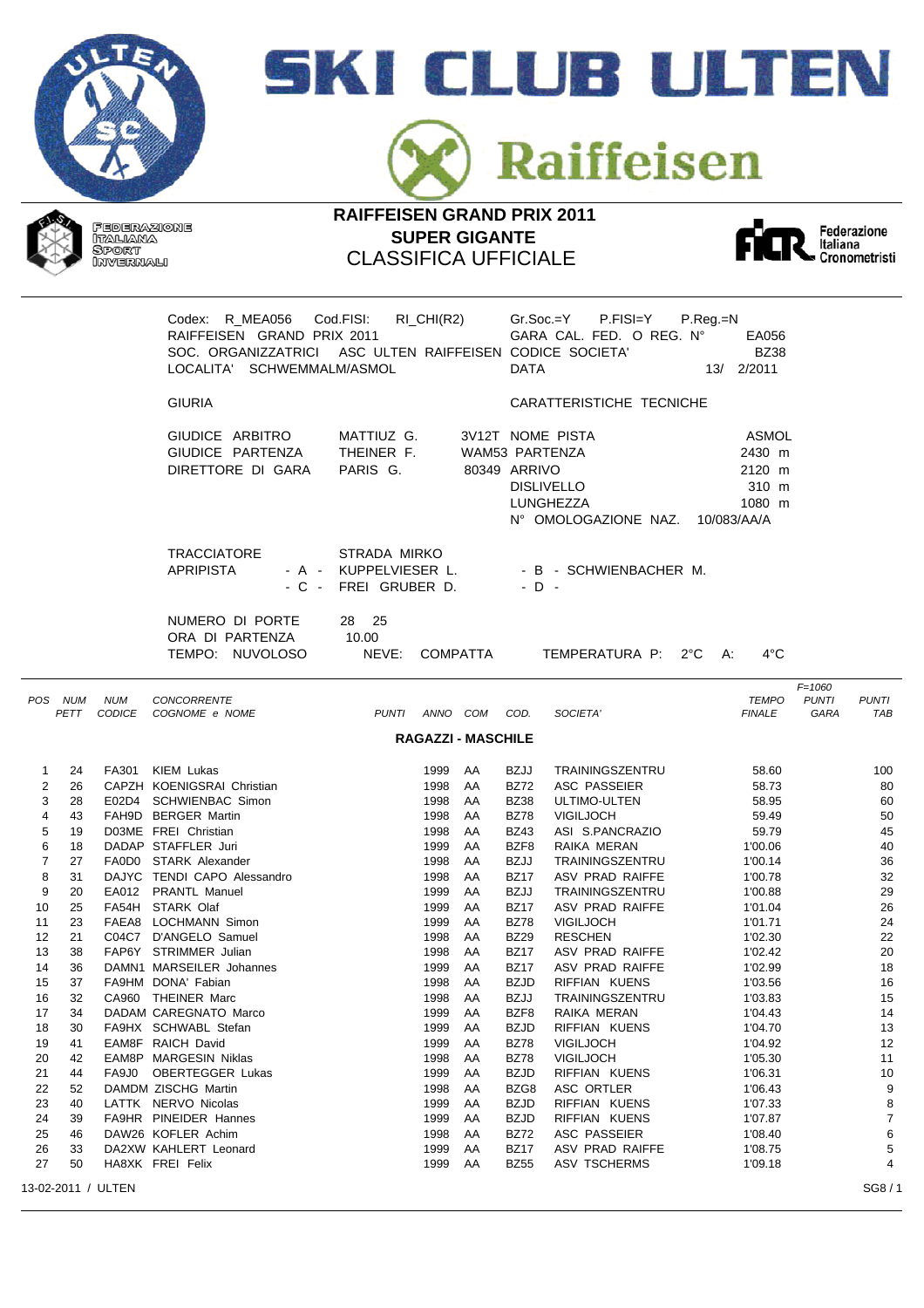| POS.            | <b>NUM</b>                               | <b>NUM</b>    | <b>CONCORRENTE</b>      |              |      |            |             |                 | <b>TEMPO</b>  | $F = 1060$<br><b>PUNTI</b> | <b>PUNTI</b> |
|-----------------|------------------------------------------|---------------|-------------------------|--------------|------|------------|-------------|-----------------|---------------|----------------------------|--------------|
|                 | PETT                                     | <b>CODICE</b> | COGNOME e NOME          | <b>PUNTI</b> | ANNO | <b>COM</b> | COD.        | SOCIETA'        | <b>FINALE</b> | <b>GARA</b>                | TAB          |
| 28              | 47                                       |               | FANFR FEDERSPIEL Manuel |              | 1999 | AA         | <b>BZ29</b> | <b>RESCHEN</b>  | 1'09.54       |                            | 3            |
| 29              | 45                                       | FA6N9         | HOFER Alex              |              | 1999 | AA         | <b>BZ17</b> | ASV PRAD RAIFFE | 1'10.37       |                            | 2            |
| 30              | 51                                       | LA15R         | <b>HOLZNER Lukas</b>    |              | 1999 | AA         | <b>BZJD</b> | RIFFIAN KUENS   | 1'13.35       |                            |              |
| 31              | 22                                       |               | DACHV TRIBUS Maximilian |              | 1998 | AA         | BZF8        | RAIKA MERAN     | 1'52.61       |                            |              |
| <b>ISCRITTI</b> |                                          |               | 35                      |              |      |            |             |                 |               |                            |              |
|                 | NON PARTITI                              |               | 4                       |              |      |            |             |                 |               |                            |              |
|                 | 29                                       | A037R         | UNTERHOLZN Julian       |              | 1998 | AA         | <b>BZ38</b> | ULTIMO-ULTEN    |               |                            |              |
|                 | 35                                       | FA9J2         | <b>REITERER Samuel</b>  |              | 1999 | AA         | <b>BZJD</b> | RIFFIAN KUENS   |               |                            |              |
|                 | 48                                       | LA15N         | FELDERER Jonas          |              | 1999 | AA         | <b>BZJD</b> | RIFFIAN KUENS   |               |                            |              |
|                 | 49                                       |               | DAMN6 TSCHENETT Thomas  |              | 1999 | AA         | <b>BZ17</b> | ASV PRAD RAIFFE |               |                            |              |
|                 | NON ARRIVATI<br>$\mathbf 0$<br>$\ddotsc$ |               |                         |              |      |            |             |                 |               |                            |              |

SQUALIFICATI ... 0

## ESPOSTA ORE: 11.35 LA GIURIA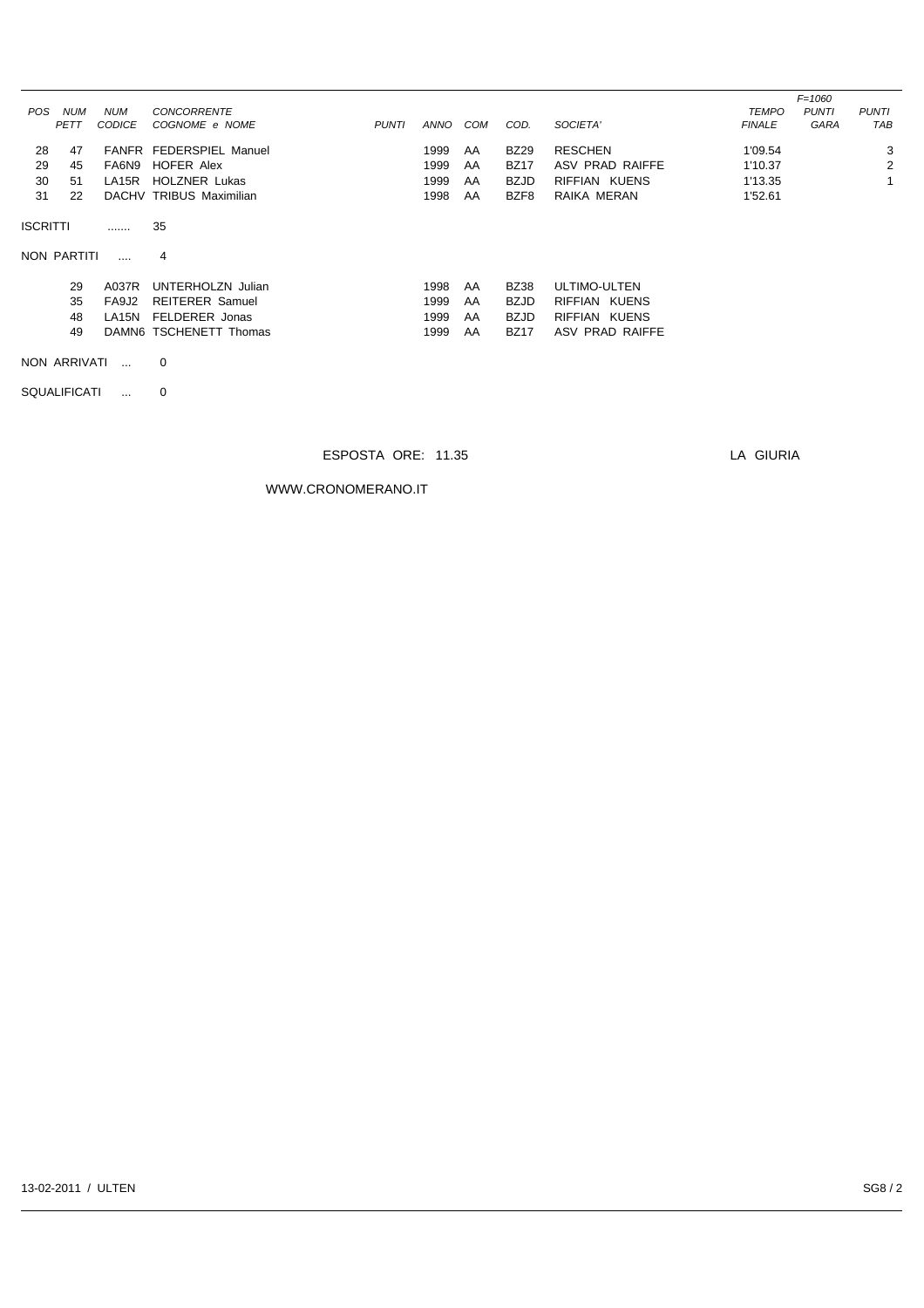







|                                                                                                                     |                                                                                     |                 | Codex: A_FEA056<br>RAIFFEISEN GRAND PRIX 2011<br>SOC. ORGANIZZATRICI ASC ULTEN RAIFFEISEN CODICE SOCIETA'<br>LOCALITA' SCHWEMMALM/ASMOL                                                                                                                                                              | Cod.FISI:                                                     | $RI_CHI(R2)$                                                                                 |                                                                      | <b>DATA</b>                                                                                                                                                        | $Gr.Soc = Y$<br>P.FISI=Y<br>GARA CAL. FED. O REG. Nº                                                                                                                                           | $P_{R}$ eg.= $N$<br>EA056<br><b>BZ38</b><br>13/ 2/2011                                                               |                                            |                                                                       |
|---------------------------------------------------------------------------------------------------------------------|-------------------------------------------------------------------------------------|-----------------|------------------------------------------------------------------------------------------------------------------------------------------------------------------------------------------------------------------------------------------------------------------------------------------------------|---------------------------------------------------------------|----------------------------------------------------------------------------------------------|----------------------------------------------------------------------|--------------------------------------------------------------------------------------------------------------------------------------------------------------------|------------------------------------------------------------------------------------------------------------------------------------------------------------------------------------------------|----------------------------------------------------------------------------------------------------------------------|--------------------------------------------|-----------------------------------------------------------------------|
|                                                                                                                     |                                                                                     |                 | <b>GIURIA</b>                                                                                                                                                                                                                                                                                        |                                                               |                                                                                              |                                                                      |                                                                                                                                                                    | CARATTERISTICHE TECNICHE                                                                                                                                                                       |                                                                                                                      |                                            |                                                                       |
|                                                                                                                     |                                                                                     |                 | GIUDICE ARBITRO<br>GIUDICE PARTENZA<br>DIRETTORE DI GARA                                                                                                                                                                                                                                             | MATTIUZ G.<br>THEINER F.<br>PARIS G.                          |                                                                                              | WAM53 PARTENZA<br>80349 ARRIVO                                       |                                                                                                                                                                    | 3V12T NOME PISTA<br><b>DISLIVELLO</b><br>LUNGHEZZA<br>N° OMOLOGAZIONE NAZ.                                                                                                                     | ASMOL<br>2430 m<br>2120 m<br>310 m<br>1080 m<br>10/083/AA/A                                                          |                                            |                                                                       |
|                                                                                                                     |                                                                                     |                 | <b>TRACCIATORE</b><br><b>APRIPISTA</b>                                                                                                                                                                                                                                                               | STRADA MIRKO<br>- A - KUPPELVIESER L.<br>- C - FREI GRUBER D. |                                                                                              |                                                                      | $-D -$                                                                                                                                                             | - B - SCHWIENBACHER M.                                                                                                                                                                         |                                                                                                                      |                                            |                                                                       |
|                                                                                                                     |                                                                                     |                 | NUMERO DI PORTE<br>ORA DI PARTENZA<br>TEMPO: NUVOLOSO                                                                                                                                                                                                                                                | 28 25<br>10.00<br>NEVE:                                       | <b>COMPATTA</b>                                                                              |                                                                      |                                                                                                                                                                    | TEMPERATURA P: 2°C A:                                                                                                                                                                          | $4^{\circ}$ C                                                                                                        |                                            |                                                                       |
|                                                                                                                     | POS NUM<br>PETT                                                                     | <b>NUM</b>      | CONCORRENTE<br>CODICE COGNOME e NOME                                                                                                                                                                                                                                                                 | PUNTI ANNO COM                                                |                                                                                              |                                                                      | COD.                                                                                                                                                               | SOCIETA'                                                                                                                                                                                       | <b>TEMPO</b><br><b>FINALE</b>                                                                                        | $F = 1060$<br><b>PUNTI</b><br>GARA         | <b>PUNTI</b><br><b>TAB</b>                                            |
|                                                                                                                     |                                                                                     |                 |                                                                                                                                                                                                                                                                                                      |                                                               |                                                                                              | <b>ALLIEVI - FEMMINILE</b>                                           |                                                                                                                                                                    |                                                                                                                                                                                                |                                                                                                                      |                                            |                                                                       |
| $\mathbf{1}$<br>$\overline{2}$<br>3<br>4<br>5<br>6<br>$\overline{7}$<br>8<br>9<br>10<br>11<br>12<br><b>ISCRITTI</b> | 63<br>64<br>57<br>61<br>59<br>55<br>62<br>60<br>56<br>53<br>54<br>58<br>NON PARTITI | .               | A01LR HOFER Ramona<br>CAPYN BRUGGER MA Christin<br>AAEW0 MARK Jessica<br>A02XT FIEG Franziska<br>90411 PFEIFER Maria<br>CAX9R SCHWALT Eva<br>A00C9 GRUBER Katharina<br>HAEC0 FABRI Milou<br>CAEV1 GLIRA Lisamarie<br>CAFPX HOFER Nadia<br>DANMP ALBER Anna<br>EAJC3 STECK Sarah<br>12<br>$\mathbf 0$ |                                                               | 1996<br>1996<br>1996<br>1997<br>1997<br>1997<br>1997<br>1996<br>1997<br>1997<br>1996<br>1997 | AA<br>AA<br>AA<br>AA<br>AA<br>AA<br>AA<br>AA<br>AA<br>AA<br>AA<br>AA | <b>BZ72</b><br><b>BZ78</b><br><b>BZ80</b><br>BZF8<br>BZG8<br><b>BZ17</b><br><b>BZ17</b><br><b>BZ80</b><br><b>BZ72</b><br><b>BZ72</b><br><b>BZ29</b><br><b>BZ29</b> | ASC PASSEIER<br><b>VIGILJOCH</b><br><b>HAID</b><br>RAIKA MERAN<br>ASC ORTLER<br>ASV PRAD RAIFFE<br>ASV PRAD RAIFFE<br>HAID<br>ASC PASSEIER<br>ASC PASSEIER<br><b>RESCHEN</b><br><b>RESCHEN</b> | 56.31<br>58.39<br>58.54<br>59.19<br>59.68<br>59.74<br>1'01.05<br>1'01.97<br>1'02.93<br>1'03.25<br>1'05.56<br>1'08.02 | 0.00<br>39.15<br>41.98<br>106.55<br>174.13 | 100<br>80<br>60<br>50<br>45<br>40<br>36<br>32<br>29<br>26<br>24<br>22 |
|                                                                                                                     |                                                                                     | $\sim$ . $\sim$ |                                                                                                                                                                                                                                                                                                      |                                                               |                                                                                              |                                                                      |                                                                                                                                                                    |                                                                                                                                                                                                |                                                                                                                      |                                            |                                                                       |
|                                                                                                                     | NON ARRIVATI                                                                        |                 | 0                                                                                                                                                                                                                                                                                                    |                                                               |                                                                                              |                                                                      |                                                                                                                                                                    |                                                                                                                                                                                                |                                                                                                                      |                                            |                                                                       |
|                                                                                                                     | SQUALIFICATI                                                                        |                 | 0                                                                                                                                                                                                                                                                                                    |                                                               |                                                                                              |                                                                      |                                                                                                                                                                    |                                                                                                                                                                                                |                                                                                                                      |                                            |                                                                       |

ESPOSTA ORE: 11.35 LA GIURIA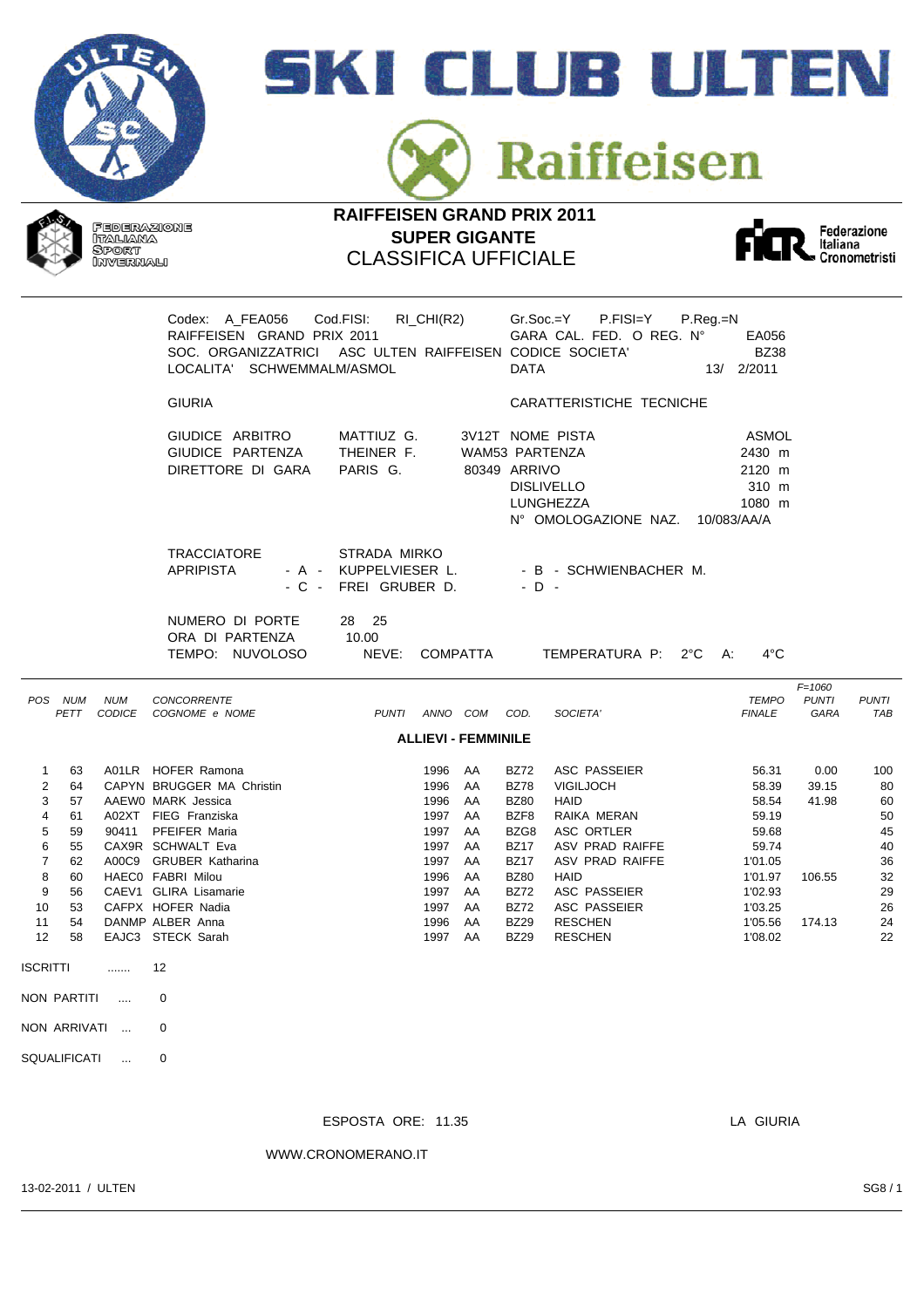







|                                                                                                                            |                                                                                                          |            | Codex: A MEA056 Cod.FISI:<br>RAIFFEISEN GRAND PRIX 2011<br>SOC. ORGANIZZATRICI ASC ULTEN RAIFFEISEN CODICE SOCIETA'<br>LOCALITA' SCHWEMMALM/ASMOL                                                                                                                                                                                                                                                                                                                             | $RI_CHI(R2)$                                                                                                                                                                                                                                   | $Gr.Soc.=Y$ $P.FISI=Y$<br>$P_{\cdot}$ Reg $_{\cdot}$ =N<br>GARA CAL. FED. O REG. Nº<br>EA056<br><b>BZ38</b><br><b>DATA</b><br>13/ 2/2011                                                                                                                                                                                                                                                                                                                                                                                                                                                                                     |                                                                |                                                                                                                                                                                                                      |                                                                                                                |  |  |  |
|----------------------------------------------------------------------------------------------------------------------------|----------------------------------------------------------------------------------------------------------|------------|-------------------------------------------------------------------------------------------------------------------------------------------------------------------------------------------------------------------------------------------------------------------------------------------------------------------------------------------------------------------------------------------------------------------------------------------------------------------------------|------------------------------------------------------------------------------------------------------------------------------------------------------------------------------------------------------------------------------------------------|------------------------------------------------------------------------------------------------------------------------------------------------------------------------------------------------------------------------------------------------------------------------------------------------------------------------------------------------------------------------------------------------------------------------------------------------------------------------------------------------------------------------------------------------------------------------------------------------------------------------------|----------------------------------------------------------------|----------------------------------------------------------------------------------------------------------------------------------------------------------------------------------------------------------------------|----------------------------------------------------------------------------------------------------------------|--|--|--|
|                                                                                                                            |                                                                                                          |            | <b>GIURIA</b>                                                                                                                                                                                                                                                                                                                                                                                                                                                                 |                                                                                                                                                                                                                                                | CARATTERISTICHE TECNICHE                                                                                                                                                                                                                                                                                                                                                                                                                                                                                                                                                                                                     |                                                                |                                                                                                                                                                                                                      |                                                                                                                |  |  |  |
|                                                                                                                            |                                                                                                          |            | GIUDICE ARBITRO<br>GIUDICE PARTENZA<br>DIRETTORE DI GARA                                                                                                                                                                                                                                                                                                                                                                                                                      | MATTIUZ G.<br>THEINER F.<br>PARIS G.                                                                                                                                                                                                           | 3V12T NOME PISTA<br>WAM53 PARTENZA<br>80349 ARRIVO<br><b>DISLIVELLO</b><br>LUNGHEZZA                                                                                                                                                                                                                                                                                                                                                                                                                                                                                                                                         | 2430 m<br>2120 m<br>1080 m<br>N° OMOLOGAZIONE NAZ. 10/083/AA/A | ASMOL<br>310 m                                                                                                                                                                                                       |                                                                                                                |  |  |  |
|                                                                                                                            |                                                                                                          |            | <b>TRACCIATORE</b><br><b>APRIPISTA</b>                                                                                                                                                                                                                                                                                                                                                                                                                                        | STRADA MIRKO<br>- A - KUPPELVIESER L.<br>- C - FREI GRUBER D.                                                                                                                                                                                  | - B - SCHWIENBACHER M.<br>$-D -$                                                                                                                                                                                                                                                                                                                                                                                                                                                                                                                                                                                             |                                                                |                                                                                                                                                                                                                      |                                                                                                                |  |  |  |
|                                                                                                                            |                                                                                                          |            | NUMERO DI PORTE<br>ORA DI PARTENZA<br>TEMPO: NUVOLOSO                                                                                                                                                                                                                                                                                                                                                                                                                         | 28 25<br>10.00<br>NEVE:<br><b>COMPATTA</b>                                                                                                                                                                                                     |                                                                                                                                                                                                                                                                                                                                                                                                                                                                                                                                                                                                                              | TEMPERATURA P: 2°C A:                                          | $4^{\circ}$ C                                                                                                                                                                                                        |                                                                                                                |  |  |  |
|                                                                                                                            | POS NUM<br>PETT                                                                                          | <b>NUM</b> | CONCORRENTE<br>CODICE COGNOME e NOME                                                                                                                                                                                                                                                                                                                                                                                                                                          | PUNTI ANNO COM COD.                                                                                                                                                                                                                            | SOCIETA'                                                                                                                                                                                                                                                                                                                                                                                                                                                                                                                                                                                                                     | <b>FINALE</b>                                                  | $F = 1060$<br><b>PUNTI</b><br><b>TEMPO</b><br>GARA                                                                                                                                                                   | <b>PUNTI</b><br>TAB                                                                                            |  |  |  |
|                                                                                                                            |                                                                                                          |            |                                                                                                                                                                                                                                                                                                                                                                                                                                                                               | <b>ALLIEVI - MASCHILE</b>                                                                                                                                                                                                                      |                                                                                                                                                                                                                                                                                                                                                                                                                                                                                                                                                                                                                              |                                                                |                                                                                                                                                                                                                      |                                                                                                                |  |  |  |
| $\overline{2}$<br>3<br>4<br>5<br>6<br>$\overline{7}$<br>8<br>9<br>10<br>11<br>12<br>13<br>14<br>15<br>16<br>17<br>18<br>19 | 75<br>80<br>69<br>74<br>72<br>82<br>68<br>71<br>76<br>84<br>66<br>65<br>93<br>87<br>78<br>77<br>83<br>90 |            | CA95Y WALLNOEFER Jan<br>CAETY GUFLER Markus<br>A00Y5 ZOESCHG Patrick<br>FAECT ORTLER Hannes<br>DA6TJ TOLARDO Samuel<br>DAT6N RAICH Aaron<br>EA011 PRANTL Patrick<br>903LA FLARER Maximilian<br>A01NW EGGER Christian<br>FAFA0 GUNSCH Janik<br>CAX9P SACHSALBER Jannik<br>CA963 JANSER Johannes<br>HAOPF RATSCHILLE Manuel<br>A01A1 OSTI Davide<br>CANJJ CHIZZALI Manuel<br>DA6TH FABI Sebastian<br>DAD58 LAZZERI Luca<br><b>EAMER GRUBER Daniel</b><br>9040X REINSTADLE Jonas | 1996 AA<br>1997 AA<br>1996<br>AA<br>1996<br>AA<br>1997 AA<br>1997<br>AA<br>1997<br>AA<br>1996<br>AA<br>1996<br>AA<br>1997<br>AA<br>1996<br>AA<br>1997 AA<br>1996 AA<br>1996 AA<br>1997<br>AA<br>1997<br>AA<br>1997<br>AA<br>1997<br>AA<br>1997 | <b>BZ17</b><br>ASV PRAD RAIFFE<br><b>BZ72</b><br>ASC PASSEIER<br><b>BZ43</b><br>ASI S.PANCRAZIO<br><b>BZ30</b><br><b>BURGUSIO-BURGIE</b><br><b>BZ30</b><br><b>BURGUSIO-BURGIE</b><br><b>BZ72</b><br>ASC PASSEIER<br><b>BZJJ</b><br>TRAININGSZENTRU<br>BZF8<br>RAIKA MERAN<br><b>BZ78</b><br><b>VIGILJOCH</b><br><b>BZ30</b><br><b>BURGUSIO-BURGIE</b><br><b>BZ30</b><br><b>BURGUSIO-BURGIE</b><br><b>BZJJ</b><br>TRAININGSZENTRU<br><b>BZ59</b><br>AS MERANO<br><b>BZ55</b><br>ASV TSCHERMS<br>BZF8<br>RAIKA MERAN<br><b>BZ30</b><br><b>BURGUSIO-BURGIE</b><br>BZF8<br>RAIKA MERAN<br><b>BZ43</b><br>ASI S.PANCRAZIO<br>BZG8 | 1'00.04<br>1'00.51                                             | 55.20<br>21.95<br>56.28<br>56.43<br>46.06<br>56.45<br>46.45<br>57.03<br>57.12<br>57.13<br>57.39<br>64.88<br>58.22<br>81.15<br>58.29<br>58.42<br>85.07<br>58.43<br>58.46<br>85.85<br>58.48<br>86.24<br>59.44<br>59.58 | 80<br>60<br>50<br>45<br>40<br>36<br>32<br>29<br>26<br>24<br>22<br>20<br>18<br>16<br>15<br>14<br>13<br>12<br>11 |  |  |  |
| 20<br>21<br>22<br>23<br>24                                                                                                 | 86<br>89<br>67<br>95<br>92                                                                               |            | CAX9W ZIERNHELD Michael<br>DA6TF PLATTER Filip<br>D03HH SCHWIENBAC Julien<br>FA9HT GIACOMUZZI Jakob                                                                                                                                                                                                                                                                                                                                                                           | AA<br>1997<br>AA<br>1997<br>AA<br>1997<br>AA<br>1997<br>AA                                                                                                                                                                                     | ASC ORTLER<br><b>BZ30</b><br><b>BURGUSIO-BURGIE</b><br><b>BZJJ</b><br>TRAININGSZENTRU<br><b>BZ38</b><br>ULTIMO-ULTEN<br><b>BZJD</b><br>RIFFIAN KUENS                                                                                                                                                                                                                                                                                                                                                                                                                                                                         | 1'00.94<br>1'00.99<br>1'01.45<br>1'03.40<br>1'04.51            |                                                                                                                                                                                                                      | 10<br>9<br>8<br>$\overline{7}$                                                                                 |  |  |  |
| <b>ISCRITTI</b>                                                                                                            |                                                                                                          |            | 31                                                                                                                                                                                                                                                                                                                                                                                                                                                                            |                                                                                                                                                                                                                                                |                                                                                                                                                                                                                                                                                                                                                                                                                                                                                                                                                                                                                              |                                                                |                                                                                                                                                                                                                      |                                                                                                                |  |  |  |

13-02-2011 / ULTEN SG8 / 1